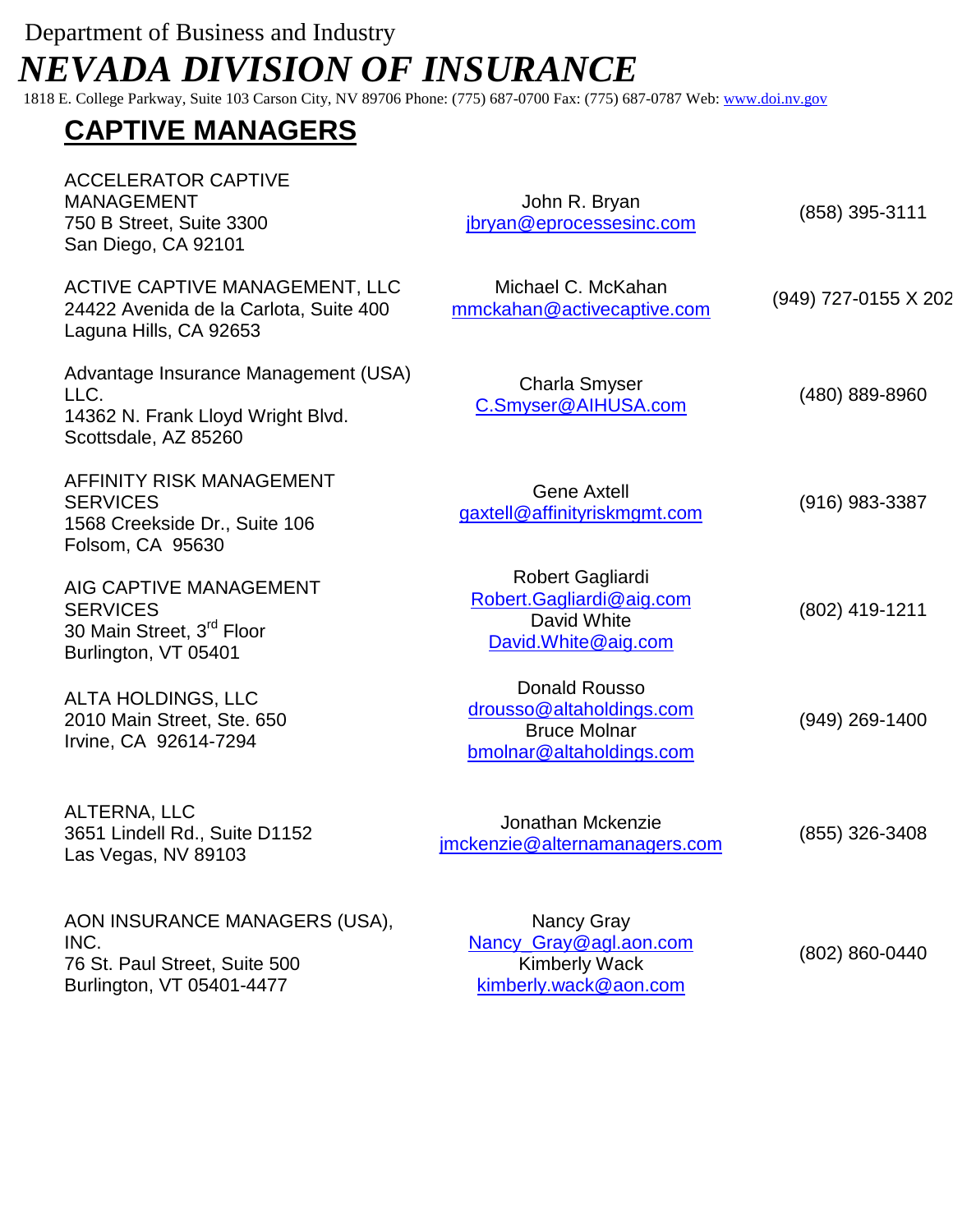| ARTEX RISK SOLUTIONS, INC.<br>1180 Sam Rittenberg Blvd., Suite 235<br>Charleston, SC 29407                                     | Ann West<br>Ann_West@artexrisk.com                   | (843) 573-4814        |
|--------------------------------------------------------------------------------------------------------------------------------|------------------------------------------------------|-----------------------|
| ARTEX RISK SOLUTIONS, INC.<br>1132 Bishop St. Ste. 1600<br>Honolulu, HI 96813                                                  | Fay Okamoto<br>fay_okamoto@artexrisk.com             | (808) 533-8700        |
| ARTEX RISK SOLUTIONS, INC.<br>1180 Sam Rittenberg Blvd., Ste. 235<br>Charleston, SC 29407                                      | ann_west@artexrisk.com                               | $(843)$ 573-4814      |
| <b>AVANT CAPTIVE MANAGERS, LLC</b><br>222 N. Sepulveda Blvd. Ste. 2175<br>El Segundo, CA 90245                                 | <b>Jeff Post</b><br>jpost@trident-re.com             | $(310)$ 341-2307      |
| <b>BEECHER CARLSON INSURANCE</b><br><b>SERVICES, LLC</b><br>8390 E. Crescent Parkway, Suite 200<br>Greenwood Village, CO 80111 | Jason Flaxbeard<br>iflaxbeard@beechercarlson.com     | $(303)$ 996-5408      |
| <b>BEECHER CARLSON INSURANCE</b><br><b>SERVICES, LLC</b><br>1001 Bishop Street, Suite 2788<br>Honolulu, HI 96813               | <b>Matt Takamine</b><br>mtakamine@beechercarlson.com | $(808)$ 521-1121      |
| <b>BERKLEY RISK ADMINISTRATORS</b><br><b>COMPANY, LLC</b><br>222 South Ninth Street<br>Minneapolis, MN 55402-3332              | <b>Karyn Bauer</b><br>kbauer@berkleyrisk.com         | $(612)$ 766-3269      |
| <b>BERKLEY RISK ADMINISTRATORS</b><br><b>COMPANY, LLC</b><br>9960 W. Cheyenne Avenue, Suite 270<br>Las Vegas, NV 89129         | <b>Karyn Bauer</b><br>kbauer@berkleyrisk.com         | (702) 257-2190 x 2976 |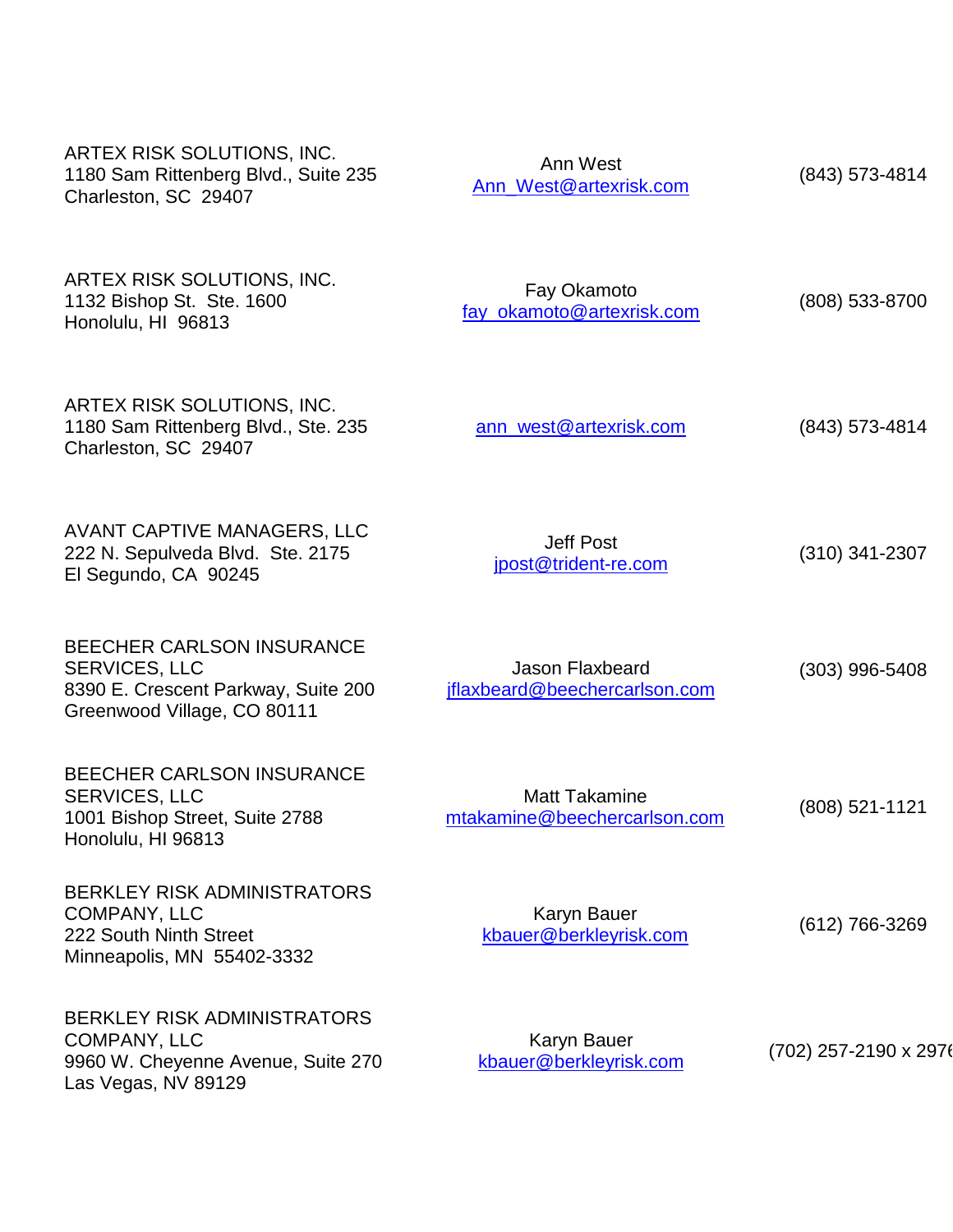| <b>BICKMORE RISK SERVICES</b><br>1750 Creekside Oaks Dr. Suite 200<br>Sacramento, CA 95833                            | <b>Mark Priven</b><br>MPriven@BRSrisk.com                                             | (800) 541-4591 x 116 |
|-----------------------------------------------------------------------------------------------------------------------|---------------------------------------------------------------------------------------|----------------------|
| J. HUELL BRISCOE & ASSOCATES, INC.<br>307 North Michigan Ave., Ste. 405<br>Chicago, IL 60601                          | <b>Charles Cassin</b><br>chuck.cassin@jhbriscoe.com                                   | $(312)$ 332-0430     |
| CAPTIVE MANAGEMENT SOLUTIONS,<br><b>LLC</b><br>3435 W. Cheyenne Ave. Ste. 105<br>North Las Vegas, NV 89032            | David Johnson<br>DJohnson@leachjohnson.com<br>Thomas Wheeler, Jr.<br>tom@lvagency.com | (702) 631-0878       |
| CAPTIVE PLANNING ASSOCIATES, LTD<br>750 Rt.73 S. Suite 105B<br>Marlton, NJ 08053                                      | John R. Capasso<br>jcapasso@captiveplanning.com                                       | (609) 714-8889       |
| <b>CEDAR RISK SERVICES LLC</b><br>18860 Geauga Lake Road<br>Chagrin Falls, OH 44023                                   | Dennis Silvia<br>dennis.silvia@cedarconsulting.net                                    | (440) 264-9992       |
| <b>CREATIVE CAPTIVE INSURANCE</b><br><b>SERVICES LLC</b><br>8560 South Eastern Ave., Suite 200<br>Las Vegas, NV 89123 | <b>Ted Hall</b><br>thall@my-ccis.com                                                  | (702) 338-4615       |
| <b>CRG SERVICES, LLC</b><br>7210 N. Villa Lake Drive, Suite C<br>Peoria, IL 61614                                     | Louis Schendl<br>lou.schendl@gmail.com                                                | (309) 713-3175       |
| CIC SERVICES, LLC.<br>8331 E. Walker Springs Ln., Suite 301<br>Knoxville, TN 37923                                    | Bryan D. Ridgway<br>bryan@cicservicesllc.com                                          | (865) 248-3044       |
| <b>EXCELERATE MANAGEMENT, LLC</b><br>215 South State #1200<br>Salt Lake City, UT 84111                                | David Lyon<br>dlyon@fabianlaw.com                                                     | $(801)$ 531-8900     |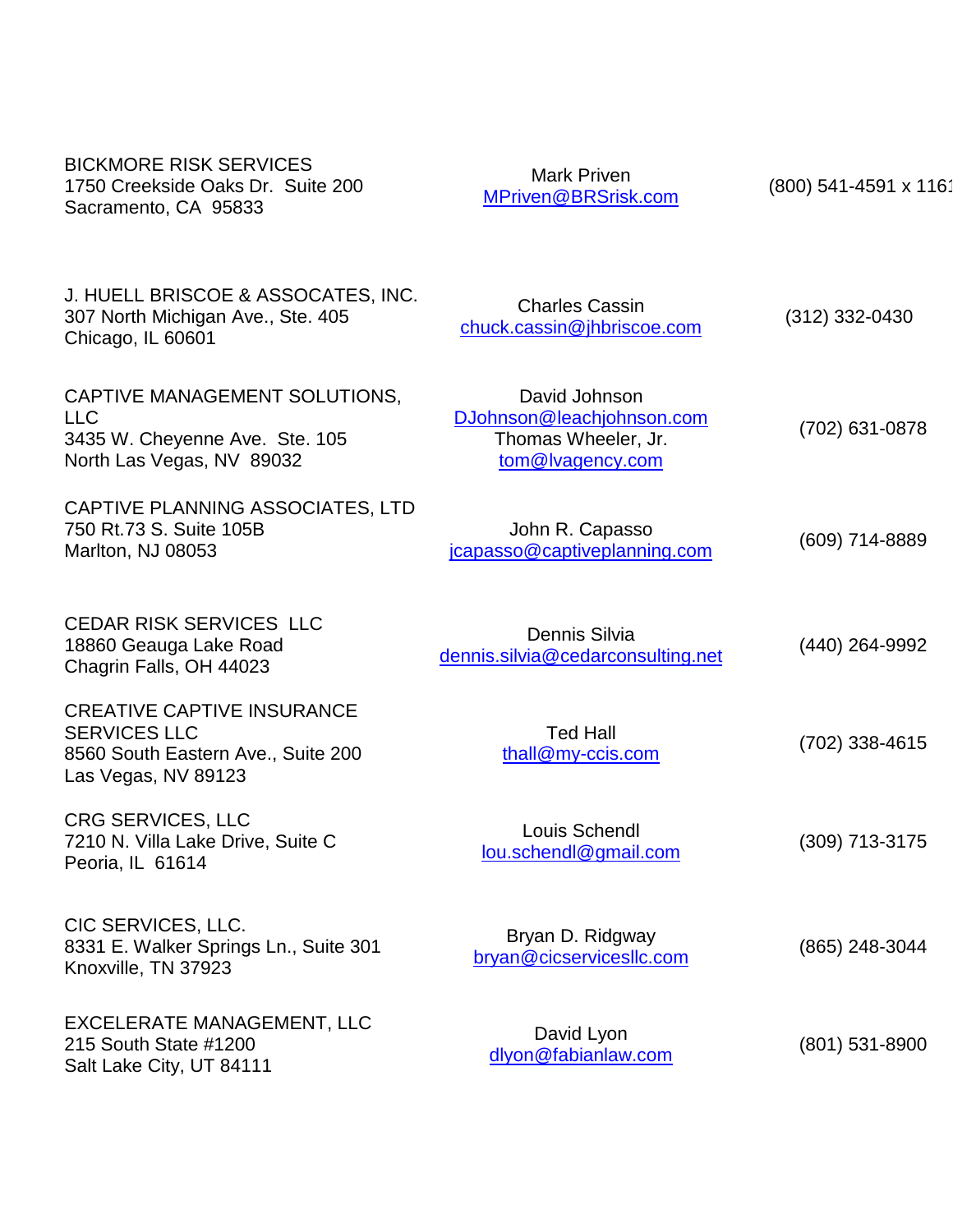HAMILTON CAPTIVE MANAGEMENT 10 Hospital Center Common, Suite C Hilton Head Island, SC 29926 Peter Strauss, Esq. [info@hamiltoncaptivemanagement](mailto:info@hamiltoncaptivemanagement.com) [.com](mailto:info@hamiltoncaptivemanagement.com) Website: [www.hamiltoncaptivemanagement.](http://www.hamiltoncaptivemanagement.com/) [com](http://www.hamiltoncaptivemanagement.com/)  (843) 681-4190

HERITOR MANAGEMENT LTD. 43 Hermitage Heights, Zetlands St. Johns Parish, Nevis St. Kitts and Nevis

Debra Dixon [heritor@gmail.com](mailto:heritor@gmail.com) (869) 469-0700

HUB INTERNATIONAL, INC. 210 Sixth Avenue, 30<sup>th</sup> Floor Pittsburgh, PA 15222

Evan Muffly [Evan.muffly@hubinternational.com](mailto:Evan.muffly@hubinternational.com) (412) 391-7300

| INTUITIVE CAPTIVE SOLUTIONS, LLC.<br>8400 E. Prentice Avenue, Suite 645<br>Greenwood Village, CO 80111 | Rick J. Eldridge<br>reldridge@intuitivecompanies.com  | (720) 382-2100   |
|--------------------------------------------------------------------------------------------------------|-------------------------------------------------------|------------------|
|                                                                                                        | <b>Christy Adams</b><br>cadams@intuitivecompanies.com | $(303)$ 691-8524 |

Bob Davidson

IROQUOIS CAPTIVE SERVICES 401 Commerce Street, Suite 740 Nashville, TN 37219

Cathy Colbert [ccolbert@iroquoiscaptiveservices.](mailto:ccolbert@iroquoiscaptiveservices.com) [com](mailto:ccolbert@iroquoiscaptiveservices.com)

(615) 467-7213

JLT TOWNER INSURANCE MANAGEMENT (USA) LLC. 148 College St., Suite 204 Burlington, VT 05401

Guy Ragosta [info@jlttowner.com](mailto:info@jlttowner.com) (802) 861-2930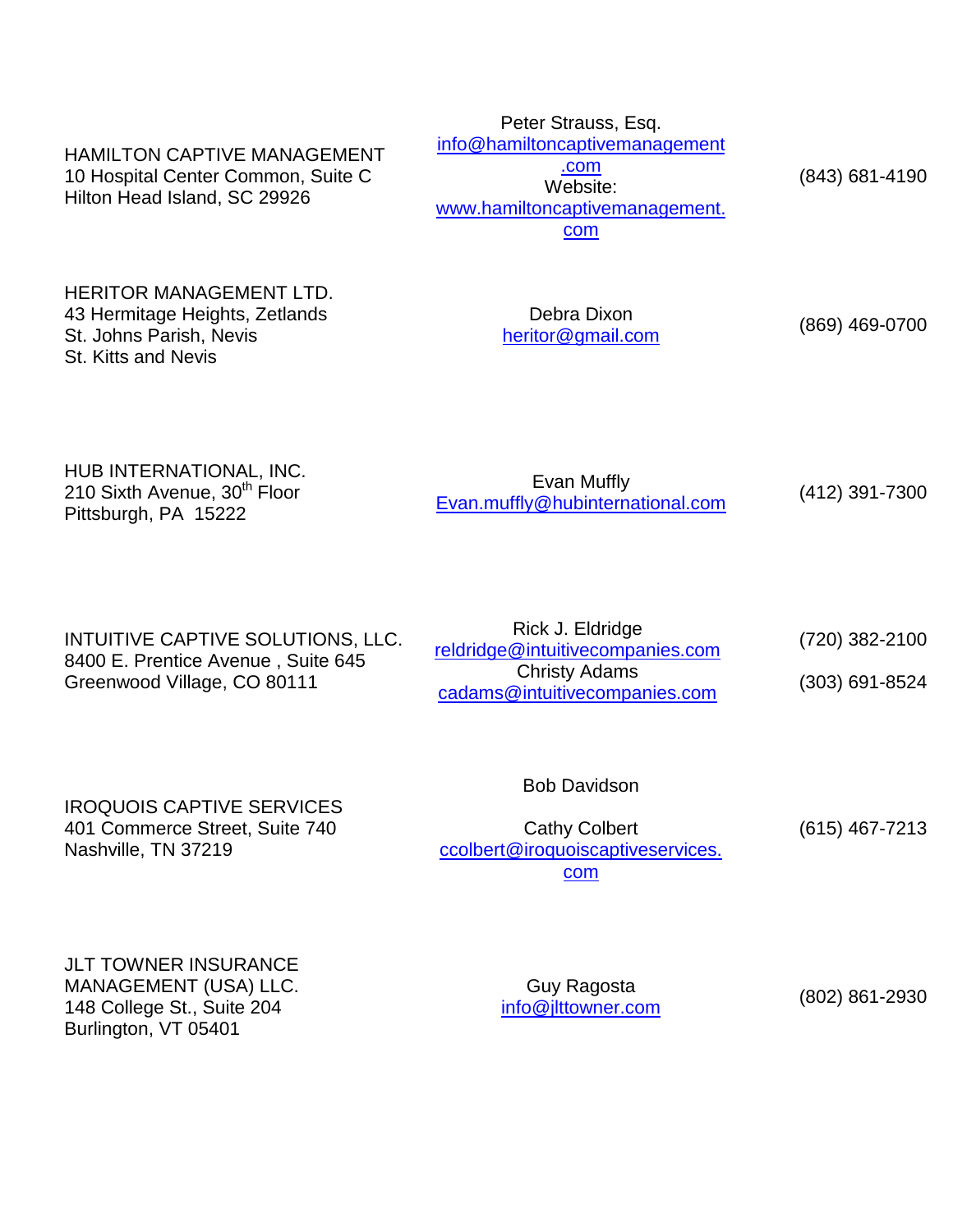| KANE (USA), INC.<br>1180 Sam Rittenberg Blvd., Suite 235<br>Charleston, SC 29407                                                                         | Ann West<br>ann.west@kane-group.com                                                               | (843) 573-4814                   |
|----------------------------------------------------------------------------------------------------------------------------------------------------------|---------------------------------------------------------------------------------------------------|----------------------------------|
| <b>KEYSTATE CAPTIVE MANAGEMENT</b><br>$(NV)$ , INC.<br>PO Box 50102<br>Henderson, NV 89016<br>101 Convention Center Dr. Suite 850<br>Las Vegas, NV 89109 | Joshua Miller<br>jmiller@key-state.com<br>Larry Wood<br>wood@key-state.com                        | (702) 598-3738                   |
| LEVERTY & ASSOCIATES LAW<br>832 Willow Street<br>Reno, NV 89502                                                                                          | <b>Gene Leverty</b><br>gene@levertylaw.com                                                        | (775) 322-6636                   |
| LIBERTY MUTUAL MANAGEMENT (VT),<br><b>LLC</b><br>28 Walnut St. Ste. 210<br>Williston, VT 05495                                                           |                                                                                                   | (441) 279-7925                   |
| M & I PORTFOLIO SERVICES, INC.<br>3993 Howard Hughes Parkway, Suite 100<br>Las Vegas, NV 89169                                                           | <b>Patrick Dorn</b><br>pat.dorn@micorp.com                                                        | (702) 691-2210                   |
| <b>MARSH CAPTIVE MANAGEMENT</b><br><b>SERVICES</b><br>Captive Advisory<br>7251 W. Lake Mead Blvd., Ste. 401<br>Las Vegas, NV 89128-8370                  | <b>Scott Stansbury</b><br>Scott.Stansbury@marsh.com<br>Cinda Carbone<br>Cinda.L.Carbone@marsh.com | (702) 804-7465                   |
| <b>MARSH CAPTIVE MANAGEMENT</b><br><b>SERVICES</b><br>3131 Camelback Rd., Suite 400<br>Phoenix, AZ 85016                                                 | Julie S. Boucher<br>julie.s.boucher@marsh.com<br>Jun Deng, CPA Acct. Mgr<br>jun.deng@marsh.com    | (802) 864-5912<br>(602) 337-6284 |
| <b>MEADOWBROOK INSURANCE GROUP</b><br>26255 American Dr.<br>Southfield, MI 48034                                                                         | James LeRoy<br>jleroy@meadowbrook.com<br><b>Richard O'Brien</b>                                   | $(952) 886 - 6208$               |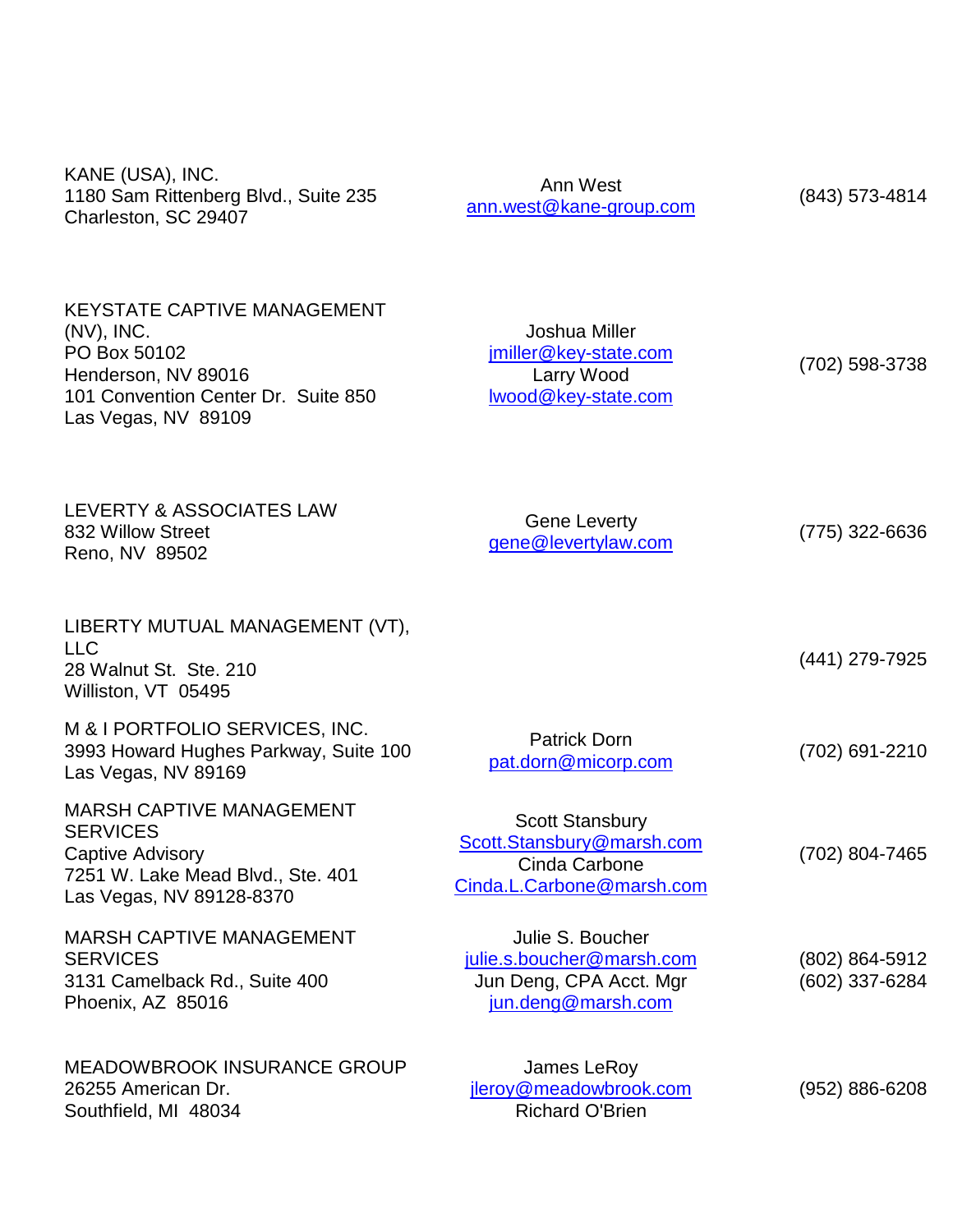| MIJS CAPTIVE MANAGEMENT, LLC<br>326 Roswell Street<br>Marietta, GA 30060                          | Jonathan S. Futrell<br>jsfutrell@mijs.com<br>Matthew J. Howard<br>mihoward@mijs.com<br>Douglas W. Butler, Jr.<br>dwbutler@mijs.com | (770) 429-1499                   |
|---------------------------------------------------------------------------------------------------|------------------------------------------------------------------------------------------------------------------------------------|----------------------------------|
| M.R. MEAD & COMPANY, INC.<br>400 North Michigan Ave., Suite 1616<br>Chicago, IL 60611             | <b>Michael Mead</b><br>mmead@mrmeadandco.com                                                                                       | (773) 693-4990                   |
| <b>NEACE LUKENS MANAGEMENT</b><br>285 Cozzins St.<br>Columbus, OH 43215                           | <b>Jeff Kurs</b><br>jeff.kurs@neacelukens.com                                                                                      | (614) 220-9244                   |
| NPIA, INC.<br>21034 Heron way, Suite 107<br>Lakeville, MN 55044                                   | Wayne Freundschuh<br>wayne@npiainc.com                                                                                             | (952) 469 5963                   |
| ORG RISK MGMT / CAPTIVE MGMT<br>P. O. Box 510<br>Bigfork, MT 59911                                | <b>Brenda Olson</b><br>brendao@orgcaptives.com                                                                                     | (406) 837-2774                   |
| OCS, LLC<br>1800 Quail Street, Suite 110<br>Newport Beach, CA 92660                               | Clifford A. Davis<br>cdavis@orionrisk.com                                                                                          | (949) 608-4914                   |
| PACIFIC RISK SOLUTIONS, INC.<br>2897 Kalawao St.<br>Honolulu, HI 96822                            | <b>Tony Schmidt</b><br>tschmidt@pacificrisksolutions.com                                                                           | (808) 988-3215                   |
| PFEIFFER CONSULTING GROUP LLP<br>1270 Brandonwood Dr.<br>Murray, UT 84123                         | <b>Steven Pfeiffer</b><br>pfeifferconsulting@yahoo.com                                                                             | (801) 403-7271                   |
| PREMIER INS MANAGEMENT, LLC.<br>401 Corbett Street, Suite 200<br>Clearwater, FL 33756             | Jeffrey Pollick<br>jpollick@globalcs.us                                                                                            | $(727)$ 481-8917                 |
| PRO GROUP CAPTIVE MANAGEMENT<br><b>SERVICES</b><br>575 South Saliman Rd.<br>Carson City, NV 89701 | Robert Vogel<br>robertvogel@pgmnv.com                                                                                              | (775) 887-2480<br>(800) 859-3177 |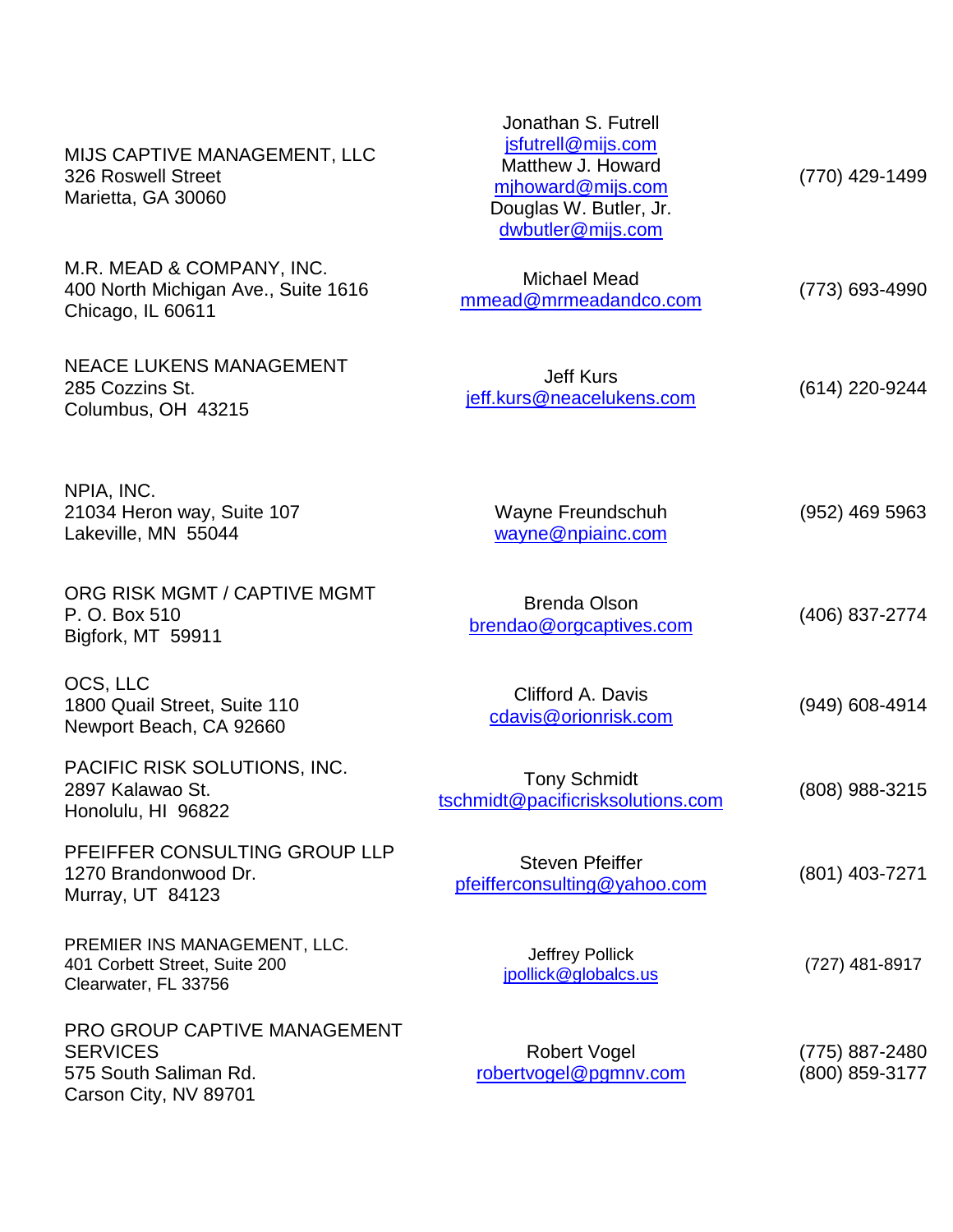| PUBLIC AGENCY RISK MANAGEMENT<br>SVCS, INC.<br>201 S. Roop Street, Suite 102<br>Carson City, NV 89701-4790                               | <b>Wayne Carlson</b><br>waynecarlson@poolpact.com<br>Doug Smith<br>Dougsmith@poolpact.com          | (775) 885-7475                       |
|------------------------------------------------------------------------------------------------------------------------------------------|----------------------------------------------------------------------------------------------------|--------------------------------------|
| <b>R&amp;Q QUEST MANAGEMENT SERVICES</b><br>USA LLC<br>15255 N. 40th Street, Suite 109<br>Phoenix, AZ 85032                              | <b>Justin Mead</b><br>justin.mead@rqih.com<br><b>Richard Marshall</b><br>richard.marshall@rqih.com | $(312) 593 - 6323$<br>(602) 952-9532 |
| <b>R&amp;Q QUEST MANAGEMENT SERVICES</b><br><b>USA LLC</b><br>260 Madison Ave., Suite 8075<br>New York, NY 10016                         | <b>Charles Caronia</b>                                                                             | $(561)$ 301-9046                     |
| RISK MANAGEMENT ADVISORS, INC.<br>444 W. Ocean Blvd., Ste. 1250<br>Long Beach, CA 90802                                                  | <b>Wes Sierk</b><br>Wsierk@riskmgmtadvisors.com                                                    | (562) 472-2846                       |
| <b>RISK SERVICES, LLC</b><br>MAILING: P.O. Box 2100<br>Montpelier, VT 05601-2100<br><b>EXPRESS: 58 East View Lane</b><br>Barre, VT 05641 | <b>Troy Winch</b><br>Twinch@pboa.com                                                               | $(941)$ 373-1105                     |
| <b>RISK SERVICES - NV INC</b><br>9550 S. Eastern Ave., Ste. 253<br>Las Vegas, 89123                                                      | Mike Rogers<br>mrogers@pboa.com                                                                    | (800) 421-7922<br>(941) 373-1152     |
| <b>RISK SERVICES, LLC</b><br>1605 Main Street, Suite 800<br>Sarasota, FL 34236                                                           | <b>Troy Winch</b><br>Twinch@pboa.com                                                               | $(914)$ 373-1105                     |
| RMC CONSULTANTS, LTD.<br>791 10 <sup>th</sup> Street South, Suite 202<br>Naples, FL 34102                                                | <b>Ryan Mitchell</b><br>rmitchell@rmcgp.com                                                        | $(239)$ 298-8210<br><b>Ext 204</b>   |
| ROTTMAN, DICK L.<br>580 East Plumb Lane<br>Reno, NV 89502                                                                                | <b>Dick Rottman</b><br>janbowman@westerninsuranceco<br>mpany.net                                   | (775) 829-6650                       |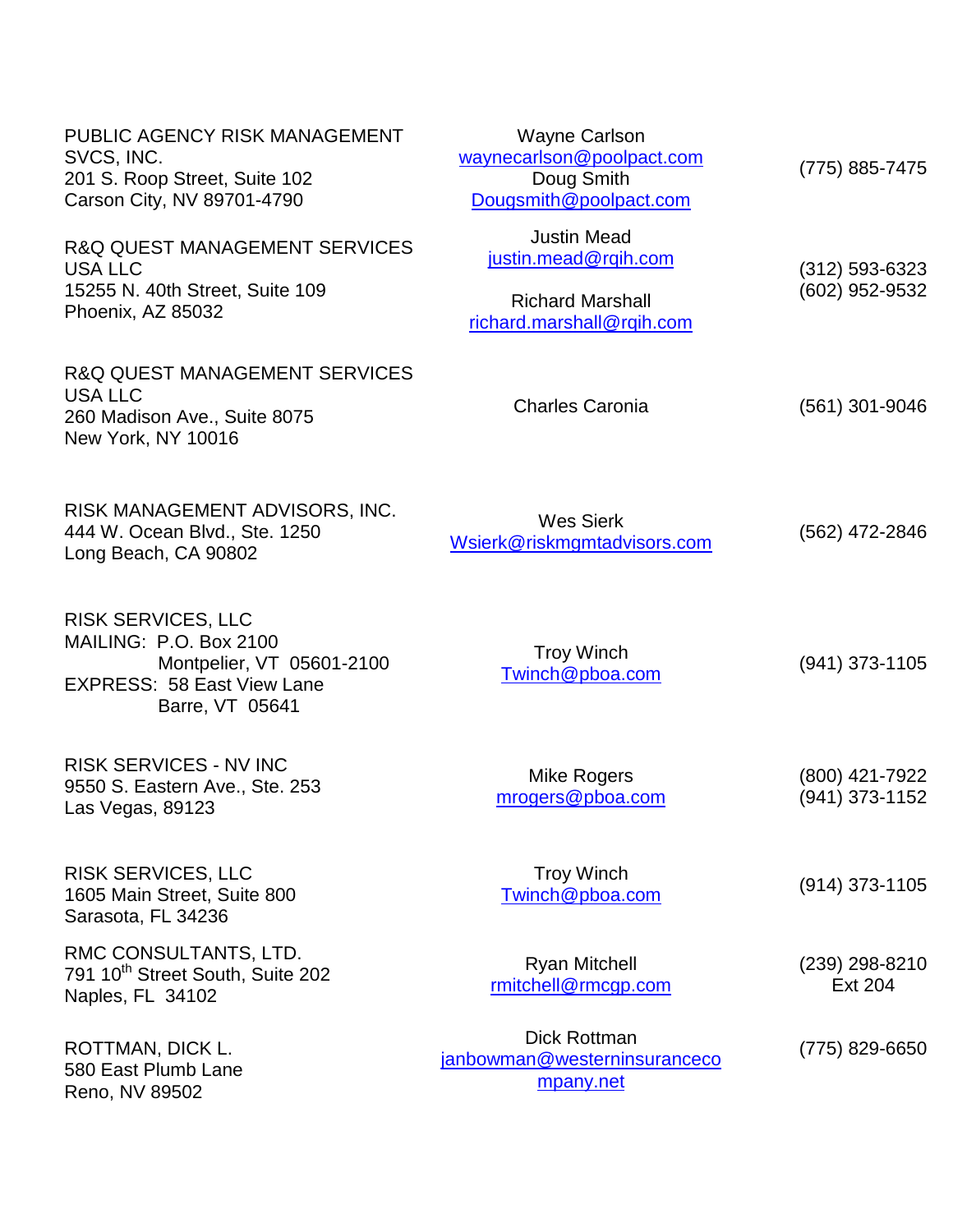| <b>SMART SCHOFIELD SHORTER &amp;</b><br><b>LUNCEFORD</b><br>595 Commerce Drive, Suite 200<br>Murry, UT 84107                                     | Randall R. Smart<br>randysmart@utahlaw-smart.com                                                | (801) 747-0647         |
|--------------------------------------------------------------------------------------------------------------------------------------------------|-------------------------------------------------------------------------------------------------|------------------------|
| <b>SPIRIT OF KITTY HAWK</b><br><b>Captive Formation and Management</b><br><b>Services</b><br>19531 Campus Drive, Suite 12<br>Santa Ana, CA 92707 | <b>Tim Barnthouse</b><br>tim@socalcpas.com                                                      | $(949)$ 637-0588       |
| STERN RISK PARTNERS, LLC<br>10427 Startrail Court<br>Highlands Ranch, CO 80126                                                                   | Kirk Mooneyham<br>kmooneyham@sternrisk.com                                                      | $(303)$ 250-8243       |
| <b>STRATEGIC RISK SOLUTIONS (West)</b><br>18835 N. Thompson Peak Pkwy, Ste. 220<br>Scottsdale, AZ 85255                                          | Ann Wick<br>ann.wick@strategicrisks.com                                                         | (480) 682-4985         |
| SYMPHONY MANAGEMENT LTD.<br><b>Astwood Dickinson Building</b><br>83-85 Front Street<br>Hamilton, HM 12, Bermuda                                  | John G. Neal<br>John.Neal@symphony.bm                                                           | (441) 295-2447         |
| SYNERGY CAPTIVES STRATEGIES, LLC<br>8905 W. Post Road, Suite 210<br>Las Vegas, NV 89148                                                          | Keith Langlands<br>Keith.langlands@synergycaptives.<br>com                                      | (702) 473-5270         |
| TOTAL CAPTIVE SOLUTIONS, LLC<br>14382 US Hwy 19 South<br>PO Box 1541<br>Thomasville, GA 31799                                                    | <b>Robert Thomas III</b><br><b>Michele Crozier</b><br>michele.crozier@mailtcs.com<br>Cory Brown | (229) 226-1937 Ext. 11 |
| THE WESTWOOD COMPANY<br>8 Westwood Lane<br>Bellair, FL 33756                                                                                     | Kurt D. Schwahn                                                                                 | $(727)$ 487-1858       |
| <b>THT 355, LLC</b><br>287 North Lindbergh Blvd.<br>St. Louis, MO 63141                                                                          | <b>Timothy Trout</b><br>tim@timtrout.com                                                        | $(314)$ 743-4030       |